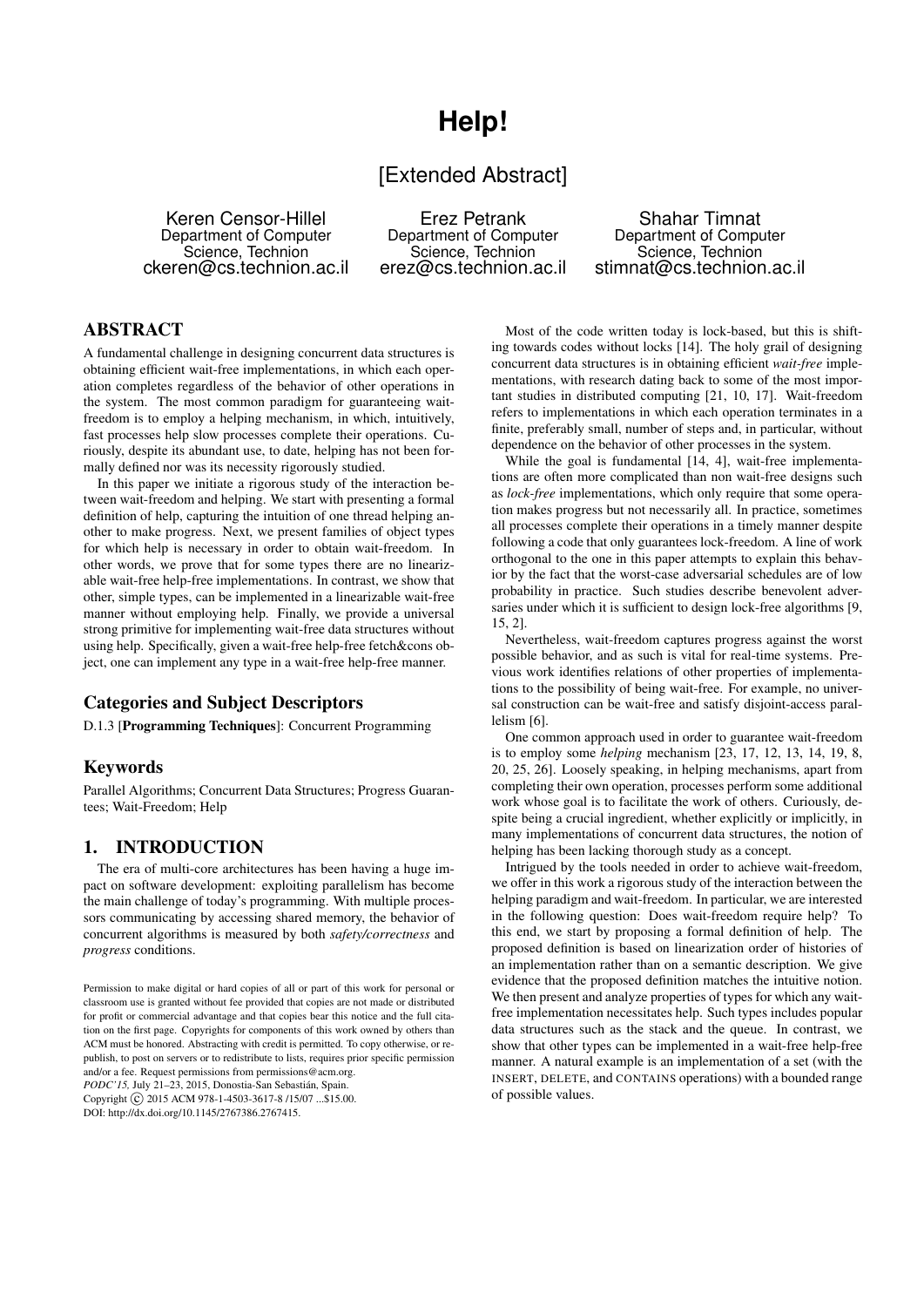### 1.1 Our Contributions

Our first contribution is definitial: we propose a formal definition of the existing intuitive concept of helping in Definition 3.3. Roughly speaking, a process *p* helps an operation of another process *q* if a step of *p* determines that *q*'s operation is linearized before some other operation.

We note that there is some ambiguity in the literature regarding the concept of help; it is used informally to describe two different things. One usage of help is in the common case where processes of lock-free algorithms coordinate access to a shared location. Here, one process  $p_1$  completes the (already ongoing) operation of another process  $p_2$  in order to enable access to shared data and to allow  $p_1$  to complete its operation. Barnes [5] uses this practice as a general technique to achieve lock-freedom. This is also the case for the queue of [22], where processes sometimes need to fix the tail pointer to point to the last node (and not the one before last) before they can execute their own operation. Loosely speaking, the purpose of the above practice is not "altruistic". A process fixes the tail pointer because otherwise it would not be able to execute its own operation.

This is very different from the usage of help in, e.g., UPDATE operations in [1], which perform embedded scans for the sole "altruistic" purpose of enabling concurrent SCAN operations. It also differs from reading a designated announcements array, whose sole purpose is to allow processes to ask other processes for help, such as in [17]. In [17], a process could have easily completed its operation without helping any other operation (by proposing to the consensus object used in this build a value that consists only the process's own value, without values of other processes viewed in the announcements array). Our definition of help deliberately excludes the former concept (where a process simply enables data access for its own operation), and captures only the latter "altruistic" form of help.

Having a formal notion of helping, we turn to study the interaction between wait-freedom and help. We look into characterizing properties of types that require help in any wait-free implementation. We define and analyze two general types of objects. The first type, which we call *Exact Order Types*, consists of types in which the order of operations affects the result of future operations. That is, for some operations sequences, every change in the order of operations influences the final state of the object. Natural examples of exact order types are FIFO queues and LIFO stacks.

Exact order types bear some similarity to previously defined objects, such as *perturbable objects* [18] and *class G objects* [7], since all definitions deal with an operation that needs to return different results in several different executions. However, these definitions are not equivalent. For example, queues are exact order types, but are not perturbable objects, while a max-register is perturbable but not exact order. We mention perturbable objects in Section 8.

The second type, which we call *Global View Types*, consists of types which support an operation that obtains the entire state of the object. Examples of global view types are snapshot objects, increment objects, and fetch&add. For instance, in an increment object that supports the operations GET and INCREMENT, the result of a GET depends on the exact number of preceding INCREMENTS. However, unlike the queue and stack, the result of an operation is not necessarily influenced by the internal order of previous operations. Notice that global view types are not equivalent to *readable objects* as defined by Ruppert [24], since for some global view types any applicable operation must change the state of the object. For example, a fetch&increment object is a global view type, but is not a readable object.

We prove that every wait-free implementation of any exact order type and any global view type requires help. Furthermore, when the CAS primitive is not available, we show that a max register [3] requires help even in order to provide lock-freedom.

#### *Theorems 4.18, 5.1 (rephrased).*

A linearizable implementation of a wait-free exact order type or a wait-free global view type using READ, WRITE, and CAS, or a lock-free max register using READ and WRITE, cannot be help-free.

We prove the above by constructing infinite executions in which some operation never completes unless helping occurs. This is done by carefully combining the definition of help with the attributes of the type.

We then show positive results, i.e., that some types can be implemented in a wait-free help-free manner. This is trivial for a *vacuous* type whose only operation is a NO-OP, but when CASes are available this also holds for a max register and for a *set* type, which supports the operations INSERT, DELETE and CONTAINS<sup>1</sup>.

The proof that these types have wait-free help-free implementations can be generalized to additional types, provided they have an implementation in which every operation is linearized in a specific step of the same operation. Intuitively, these are implementations in which the result of an operation "does not depend too strongly" on past operations.

Naturally, the characterization of types which require help depends on the primitives being used, and while our results are generally stated for READ, WRITE, and CAS, we discuss additional primitives as well. In particular, we show that exact order types cannot be both help-free and wait-free even if the FETCH&ADD primitive is available, but the same statement is not true for global view types. Finally, we show that a fetch&cons primitive is universal for waitfree help-free objects. This means that given a wait-free help-free fetch&cons object, one can implement any type in a wait-free helpfree manner.

Due to lack of space, some parts are omitted and can be found in the full paper. This includes some of the detailed proofs, and the discussion about max registers where only READ and WRITE primitives are allowed.

### 1.2 Additional Related Work

Helping mechanisms come in different forms. Some wait-free implementations use a designated announcement array, with a slot for each process. Each process uses its slot to describe the operation it is currently seeking to execute, and other processes read this announcement and help complete the operation. This is perhaps the most widely used helping mechanism, appearing in specific designs, as well as in universal constructions [17], and in general techniques, such as for converting any lock-free data structure to a wait-free data structure [26].

But other forms of help exist. Consider, for example, the form of help that is used for the double-collect snapshot algorithm of [1]. In this wait-free snapshot object, each UPDATE operation starts by performing an embedded SCAN and adding it to the updated location. A SCAN operation  $op_1$  that checks the object twice and sees no change can safely return this view. If a change has been observed, then the UPDATE operation *op*<sup>2</sup> that caused it also writes the view of its embedded SCAN, allowing  $op_1$  to adopt this view and return it, despite the object being, perhaps constantly, changed. Thus, intuitively, the UPDATES help the SCANS.

<sup>&</sup>lt;sup>1</sup>A degenerated set, in which the INSERT and DELETE operations do not return a boolean value indicating whether they succeeded can also be implemented without CASes.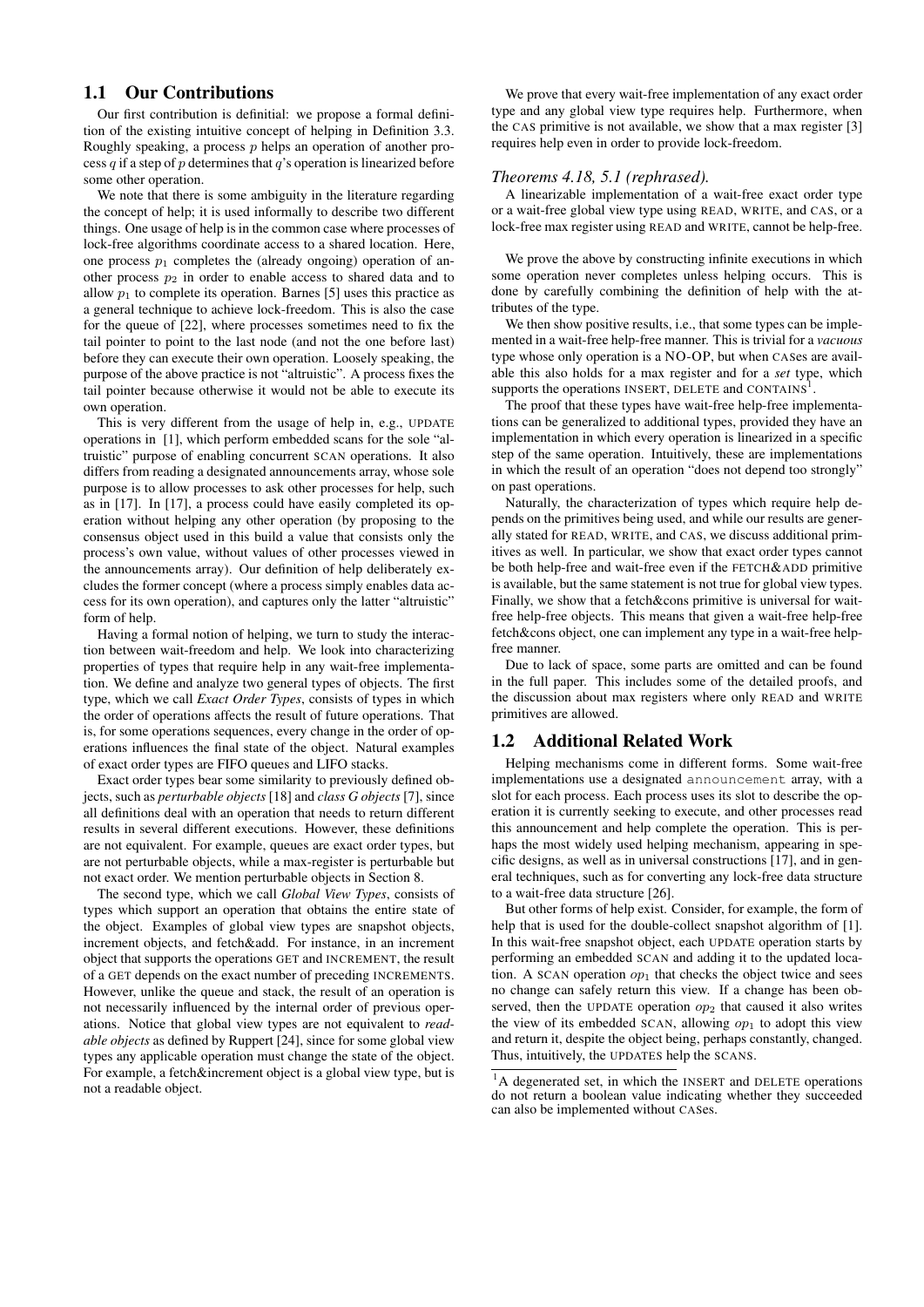### 2. MODEL AND DEFINITIONS

We consider a standard shared memory setting with a fixed set of processes *P*. In each computation step, a process executes a single atomic primitive on a shared memory register, possibly preceded with some local computation. The set of atomic primitives contains READ, WRITE primitives, and usually also CAS. Where specifically mentioned, it is extended with the FETCH&ADD primitive.

A CAS primitive is defined by a triplet, consisting of a target register, an expected-value, and a new-value. When a CAS step is executed, the value stored in the target register is compared to the expected-value. If they are equal, the value in the target register is replaced with the new-value, and the Boolean value true is returned. In such a case we say that the CAS is *successful*. Otherwise, the shared memory remains unchanged, and false is returned. We stress that a CAS is executed atomically.

A FETCH&ADD primitive is defined by a target register and an integer value. An execution of the FETCH&ADD primitive atomically returns the value previously stored in the target register and replaces it with the sum of the previous value and the FETCH&ADD's integer value.

A *type* (e.g., a FIFO queue) is defined by a state machine, and is accessed via *operations*. An operation receives zero or more input parameters, and returns one result, which may be null. The state machine of a type is a function that maps a state and an operation (including input parameters) to a new state and a result of the operation.

An *object*, is an implementation of a type using atomic primitives. An implementation specifies the primitives and local computation to be executed for each operation. The local computation can influence the next chosen primitive step. When the last primitive step of an operation is finished, the operation's result is computed locally and the operation is completed.

In the current work, we consider only executions of objects. Thus, a *program* of a process consists of operations on an object that the process should execute. The program may include local computations, and results of previous operations may affect the chosen future operations and their input parameters. A program can be finite (consisting of a finite number of operations) or infinite. This may also depend on the results of operations.

A *history* is a log of an execution (or a part of an execution) of a program. It consists of a finite or infinite sequence of computation steps. Each computation step is coupled with the specific operation that is being executed by the process that executed the step. The first step of an operation is also coupled with the input parameters of the operation, and the last step of an operation is also associated with the operation's result. A single computation step is also considered a history (of length one).

A *schedule* is a finite or infinite sequence of process ids. Given a schedule, an object, and a program for each process in *P*, a unique matching history corresponds. For a given history, a unique schedule corresponds. Given two histories,  $h_1$ ,  $h_2$ , we denote by  $h_1 \circ h_2$ the history derived from the concatenation of history  $h_2$  after  $h_1$ . Given a program *prog* for each process in *P*, and a history *h*, for each  $p \in P$  we denote by  $h \circ p$  the history derived from scheduling process *p* to take another single step following its program immediately after *h*.

The *set of histories created by an object O* is the set that consists of every history *h* created by an execution of any fixed set of processes *P* and any corresponding programs on object *O*, in any schedule *S*.

A history defines a partial order on the operations it includes. An operation  $op_1$  is before an operation  $op_2$  (denoted:  $op_1 \prec op_2$ ) if  $op<sub>1</sub>$  is completed before  $op<sub>2</sub>$  begins. A sequential history is a his-

tory in which this order is a total order. A linearization [16] *L* of a history *h* is a sequence of operations (including their input parameters and results) such that 1) *L* includes all the operations that are completed in *h*, and may include operations that are started but are not completed in *h*, 2) the operations in *L* have the same input parameters as the operations in *h*, and also the same output results for operations that are completed in *h*, 3) for every two operations *op*<sub>1</sub> and *op*<sub>2</sub>, if *op*<sub>1</sub>  $\prec$  *op*<sub>2</sub> in *h*, and *op*<sub>2</sub> is included in *L*, then  $op_1 \prec op_2$  in *L*, and 4) *L* is consistent with the type definition of the object creating history  $h$ . An object  $O$  is a linearizable implementation of type *T* if each history in the set of histories created by *O* has a linearization.

Lock-freedom and wait-freedom are forms of progress guarantees. In the context of our work, they apply to objects (which are, as mentioned above, specific implementations of types). An object *O* is lock-free if there is no history *h* in the set of histories created by *O* such that 1) *h* is infinite and 2) only a finite number of operations is completed in *h*. That is, an object is lock-free if at least one of the executing processes must make progress and complete its operation in a finite number of steps. Wait-freedom is a strictly stronger progress guarantee. An object *O* is wait-free if there is no history *h* in the set of histories created by *O* such that 1) *h* includes an infinite number of steps by some process *p* and 2) the same process *p* completes only a finite number of operations in *h*. That is, *O* is wait-free if every process that is scheduled to run infinite computation steps must eventually complete its operation, regardless of the scheduling.

### 3. WHAT IS HELP?

The main contribution of this work is in establishing that many types cannot be implemented in a linearizable wait-free manner without employing a helping mechanism. To establish such a conclusion, it is necessary to accurately define help. In this section we discuss help intuitively, define it formally, and consider examples showing that the formal definition expresses the intuitive concept of help. Additionally, we will establish two general facts about help-free wait-free implementations.

#### 3.1 Intuitive Discussion

Many wait-free algorithms employ an array with a designated entry for each process. A process announces in this array what operation it wishes to execute, and other processes that see this announcement might help and execute this operation for it. Such mechanisms are used in most wait-free universal constructions, dating back to [17] and many other constructions since. These mechanisms are probably the most explicit way to offer help, but not the only one possible. Considering help in a more general form, we find it helpful<sup>2</sup> to think of the following scenario.

Consider a system of three processes, *p*1, *p*2, *p*3, and an object that implements a FIFO queue. The program of  $p_1$  is  $ENQUEUE(1)$ , the program of  $p_2$  is ENQUEUE(2), and the program of  $p_3$  is DE-QUEUE(). First consider a schedule in which  $p_3$  starts running solo until completing its operation. The result of the dequeue, regardless of the implementation of the FIFO queue, is null. If before scheduling  $p_3$ , we schedule  $p_1$  and let it complete its operation, and only then let  $p_3$  run and complete its own operation,  $p_3$  will return 1. If we schedule  $p_1$  to start executing its operation, and stop it at some point (possibly before its completion) and then run  $p_3$  solo until completing its operation, it may return either null or 1. Hence, if we consider the execution of  $p_1$  running solo, there is (at least) one computation step  $S$  in it, such that if we stop  $p_1$  immediately

<sup>2</sup> Pun intended.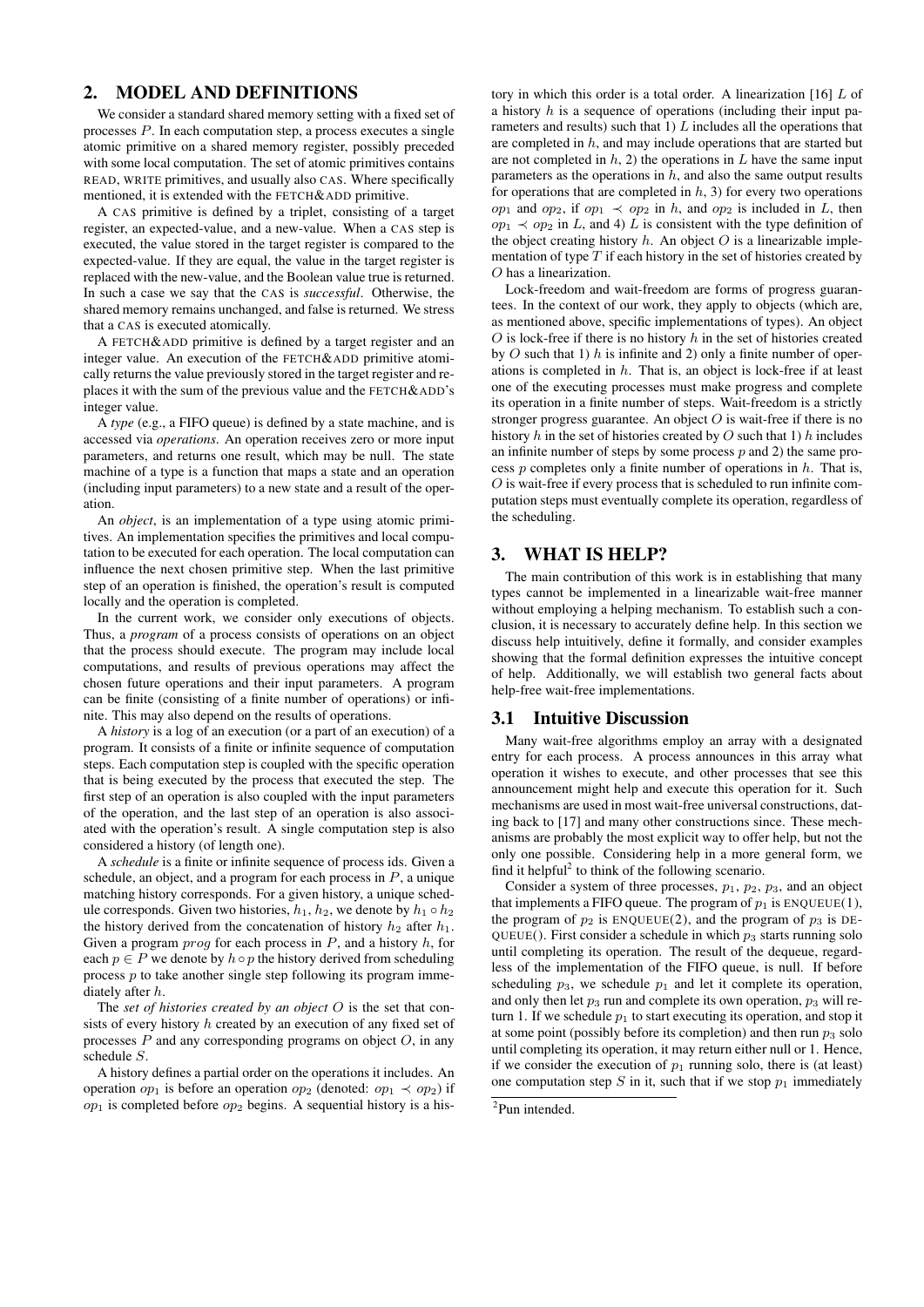before *S* and run  $p_3$  solo, then  $p_3$  returns null, and if we stop  $p_1$ immediately after *S* and run *p*<sup>3</sup> solo, *p*<sup>3</sup> returns 1.

Similarly, if we consider the execution of  $p_2$  running solo, there is (at least) one computation step that "flips" the value returned by *p*<sup>3</sup> when running solo from null to 2. We now consider a schedule that interleaves  $p_1$  and  $p_2$  until one of them completes. In any such execution, there is (at least) one computation step that "flips" the result of  $p_3$  from null to either 1 or 2. If a step taken by  $p_2$  "flips" the result of  $p_3$  and causes it to return 1 (which is the value enqueued by *p*1) we say that *p*<sup>2</sup> helped *p*1. Similarly, if a step taken by *p*<sup>1</sup> "flips" the result of  $p_3$  and causes it to return 2, then  $p_1$  helped  $p_2$ .

This is the intuition behind the help notion that is defined below. Some known lock-free queue algorithms do not employ help, such as the lock-free queue of Michael and Scott [22]. However, we prove in Section 4 that any *wait-free* queue algorithm must employ help.

### 3.2 Help Definition

We say that an operation *op* belongs to history *h* if *h* contains at least one computation step of *op*. Note that *op* is a specific instance of an operation on an object, which has exactly one invocation, and one result. We say that the *owner* of *op* is the process that executes *op*.

DEFINITION 3.1. (Linearization Function.) *We say that f is a linearization function over a set of histories*  $H$ *, if for every*  $h \in H$ *, f*(*h*) *is a linearization of h.*

DEFINITION 3.2. (Decided Operations Order.) *For a history h in a set of histories H, a linearization function f over H, and two operations*  $op_1$  *and*  $op_2$ *, we say that*  $op_1$  *is* decided before  $op_2$  *in h with respect to*  $f$  *and the set of histories*  $H$ *, if there exists no*  $s \in H$ *such that h is a prefix of <i>s and*  $op_2 \prec op_1$  *in*  $f(s)$ *.* 

DEFINITION 3.3. (Help-Free Implementation.) *A set of histories H is without help, or help-free, if there exists a linearization function f over H such that for every*  $h \in H$ *, every two operations op*<sub>1</sub>*, op*<sub>2</sub>*, and a single computation step*  $\gamma$  *such that*  $h \circ \gamma \in H$ *it holds that if*  $op_1$  *<i>is decided before*  $op_2$  *in*  $h \circ \gamma$  *and*  $op_1$  *is not decided before*  $op_2$  *in h, then computation step*  $\gamma$  *is a step in the execution of*  $op_1$  *by the owner of*  $op_1^3$ *.* 

*An object is a help-free implementation, if the set of histories created by it is help-free.*

To better understand this definition, consider an execution of an object. When considering two concurrent operations, the linearization of these operations dictates which operation comes first. The definition considers the specific step,  $\gamma$ , in which it is decided which operation comes first. In a help-free implementation,  $\gamma$  is always taken by the process whose operation is decided to be the one that comes first.

Consider the wait-free universal construction of Herlihy [17]. One of the phases in this construction is a wait-free reduction from a *fetch-and-cons* list to consensus. A fetch-and-cons (or a fetchand-cons list) is a type that supports a single operation, *fetch-andcons*, which receives a single input parameter, and outputs an ordered list of the parameters of all the previous invocations of *fetchand-cons*. That is, conceptually, the state of a fetch-and-cons type is a list. A *fetch-and-cons* operation returns the current list, and adds (hereafter, cons) its input operation to the head of the list.

The reduction from fetch-and-cons to consensus is as follows. A special announce array, with a slot for each process, is used to store the input parameter of each ongoing *fetch-and-cons* operation. Thus, when a process desires to execute a *fetch-and-cons* operation, it first writes its input value to its slot in the announce array.

Next, the process reads the entire announce array. Using this information, it calculates a *goal* that consists of all the operations recently announced in the array. The process will attempt to cons *all* of these operations into the fetch-and-cons list. It reads the current state of the fetch-and-cons list, and appends this list to the end of its own goal (removing duplications.) Afterwards, the process starts executing (at most) *n* instances of consensus (*n* is the number of processes). In each instance of consensus, a process proposes its own process id.

The goal of the process that wins the consensus represents the updated state of the fetch-and-cons list. Thus, if the process wins a consensus instance, it returns immediately (as its own operation has definitely been applied). If it loses a consensus, it updates its goal again to be its original goal (minus duplications that already appear it the updated state) followed by the new list, which is the goal of the last winner. After participating in *n* instances of consensus, the process can safely return, since at least one of the winners in these instances already sees the process's operation in the announces array, and includes it in its goal.

This is a classic example of help. Wait-freedom is obtained due to the fact that the effect of process *p* winning an instance is adding to the list all the items it saw in the announce array, not merely its own item. To see that this algorithm is not help-free according to Definition 3.3 consider a system of three processes. Each process first announces its wanted item in the ANNOUNCE array, and then reads all of the array. Assume  $p_1$ 's place in the array is before  $p_2$ 's, but that  $p_2$  writes to the announce array first.  $p_3$  then reads the announce array and sees  $p_2$ 's item. Then  $p_1$  writes to the announce array, and afterwards continue to read the entire array.

At this point  $p_2$  is stalled, while  $p_1$  and  $p_3$  start competing in consensus. If the winner is  $p_1$ , then  $p_1$ 's item is added to the list before  $p_2$ 's item (since  $p_1$ 's place in the list is before  $p_2$ 's). If the winner is  $p_3$ , then the item of  $p_2$  is added to the list, but the item of *p*<sup>1</sup> not as yet. Thus, a step of *p*<sup>3</sup> can decide that the item of *p*<sup>2</sup> is before that of  $p_1$ , and thus the fetch-and-cons operation of  $p_2$ comes before that of  $p_1$ . This contradicts help-freedom.

#### *A system of two processes.*

In general, help is not required in a system with only two processes. The universal construction of [17] is help-free in such a system, and can be used to implement any type in a help-free waitfree manner. Accordingly, we concentrate on proving that help is required for systems with at least three processes.

#### 3.3 General Observations

In this subsection we point out two facts regarding the decided operations order (Definition 3.2) that are useful to prove that some types cannot be both wait-free and help-free. The first fact is true for non help-free implementations as well, as it is derived directly from the linearizability criteria. It states that for completed operations, the decided order must comply with the partial order a history defines, and for future operations, the decided order cannot contradict partial orders that may apply later on.

#### OBSERVATION 3.4. *In any history h:*

*(1) Once an operation is completed it must be decided before all operations that have not yet started.*

*(2) While an operation has not yet started it cannot be decided before any operation of a different process.*

 $3$ For readers familiar with the concept of strong linearization [11], we note that a set of histories can be strongly linearizable yet not help-free, and can also be help-free yet not strongly linearizable.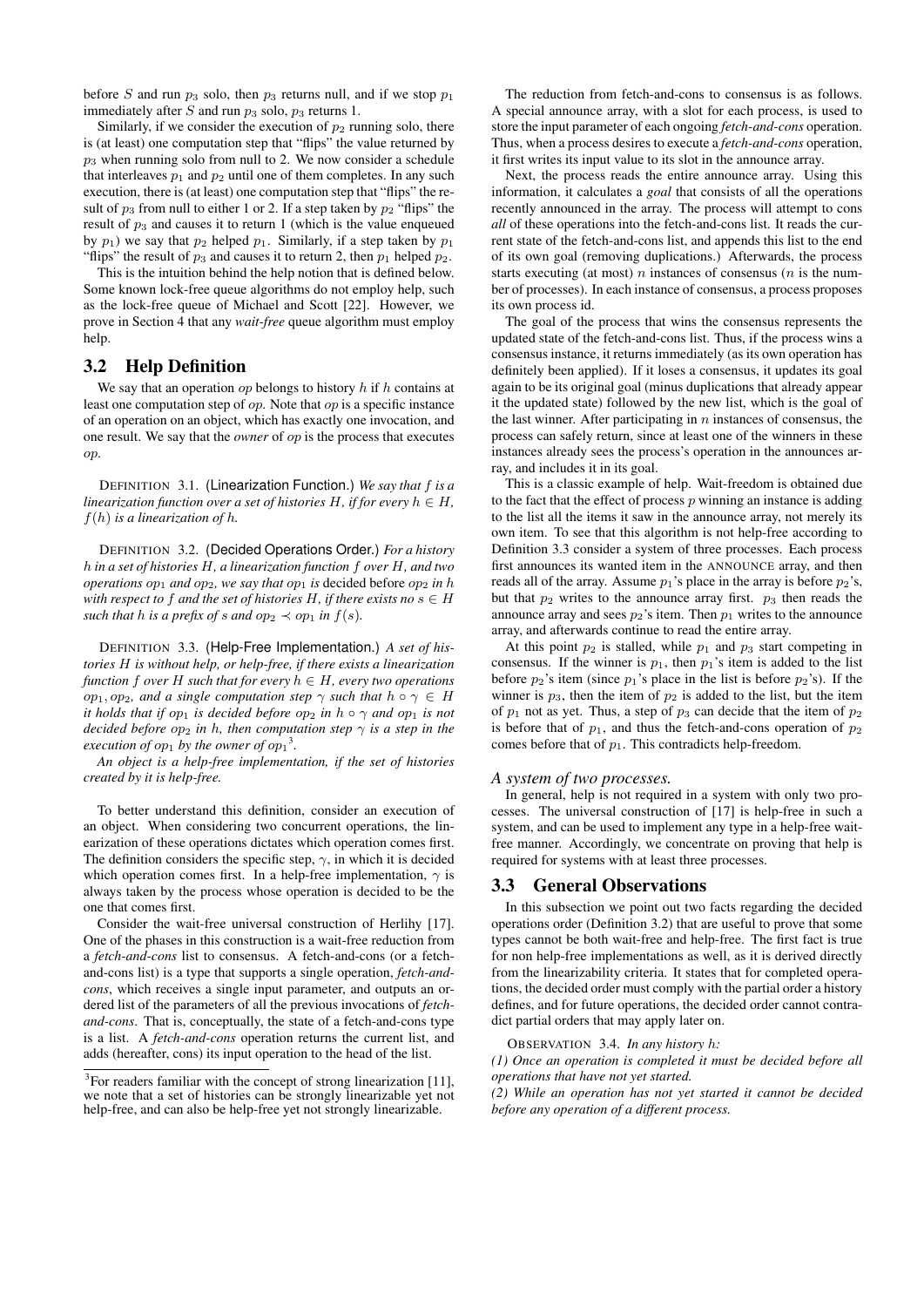*(3) In particular, the order between two operations of two different processes cannot be decided as long as none of these operations have started.*

The second fact is an application of the first observation for helpfree implementations.

CLAIM 3.5. *In a help-free implementation in a system that includes at least three processes, for a given history h and a linearizarion function f, if an operation op*<sup>1</sup> *of a process p*<sup>1</sup> *is decided before an operation*  $op_2$  *of a process*  $p_2$ , then  $op_1$  *must be decided before any future (not yet started) operation of any process.*

PROOF. Immediately following  $h$ , allow  $p_2$  to run solo long enough to complete the execution of *op*2. By Observation 3.4, *op*<sup>2</sup> must now be decided before any future operation. Thus, by transitivity,  $op_1$  must be decided before any future operation as well. In a help-free implementation,  $op_1$  cannot be decided before a different operation as a result of a step of  $p_2$ . Thus,  $op_1$  must be decided before future operations already at *h*.

### 4. EXACT ORDER TYPES

In this section we prove that some types cannot be implemented in a linearizable, wait-free, and help-free manner. Simply put: for some types, wait-freedom requires help. We first prove this result for systems that support only READ, WRITE, and CAS primitives. In the full paper we also extend the proof to hold for systems that support the FETCH&ADD primitive as well. This section focuses on exact order types. Roughly speaking, these are types in which switching the order between two operations changes the results of future operations. An intuitive example for such a type is the FIFO queue. The exact location in which an item is enqueued is important, and will change the results of future dequeues operations.

In what follows we formally define exact order types. This definition uses the concept of a sequence of operations. If *S* is a sequence of operations, we denote by  $S(n)$  the first *n* operations in *S*, and by  $S_n$  the *n*-th operation in *S*. We denote by  $(S + op?)$  a sequence that contains *S* and possibly also the operation *op*. That is,  $(S + op)$  is in fact a set of sequences that contains *S*, and also sequences that are similar to *S*, except that a single operation *op* is inserted in somewhere between (or before or after) the operations of *S*.

DEFINITION 4.1. (Exact Order Types.) *An exact order type t is a type for which there exists an operation op, an infinite sequence of operations W, and a (finite or an infinite) sequence of operations R, such that for every integer*  $n \geq 0$  *there exists an integer*  $m \geq 1$ *, such that for at least one operation in R*(*m*)*, the result it returns in any execution in*  $W(n+1) \circ (R(m) + op?)$  *differs from the result it returns in any execution in*  $W(n) \circ op \circ (R(m) + W_{n+1}$ ?).

Examples of such types are a queue, a stack, and the fetch-andcons used in [17]. To gain some intuition about the definition, consider the queue. Let  $op$  be an ENQUEUE(1) operation, *W* be an infinite sequence of ENQUEUE(2) operations, and *R* be an infinite sequence of DEQUEUE operations. The queue is an exact order type, because the  $(n + 1)$ -st dequeue returns a different result in any execution that starts with  $n + 1$  ENQUEUE(2) operations compared to any execution that starts with  $n$  ENQUEUE(2) operations and then an ENQUEUE(1).

More formally, let *n* be an integer, and set *m* to be  $n + 1$ . Executions in  $W(n + 1) \circ (R(m) + op?)$  start with  $n + 1$  EN-QUEUE(2) operations, followed by  $n + 1$  DEQUEUE operations. (There is possibly an ENQUEUE(1) somewhere between the dequeues, but not before any of the ENQUEUE(2).) Executions in

 $W(n) \circ op \circ (R(m) + W_{n+1})$ ?) start with *n* ENQUEUE(2) operations, then an ENQUEUE(1) operation, and then  $n + 1$  DEQUEUE operations. (Again, there is possibly an ENQUEUE(2) somewhere between the dequeues.) From the specification of the FIFO queue, the last DEQUEUE must return a different result in the first case (in which it must return 2) than in the second case (in which it must return 1).

We now turn to prove that any exact order type cannot be both help-free and wait-free. Let *Q* be a linearizable, help-free implementation of an exact order type. The reader may find it helpful to consider a FIFO queue as a concrete example throughout the proof. We will prove that *Q* is not wait-free. For convenience, we assume *Q* is lock-free, as otherwise, it is not wait-free and we are done. Let  $op_1$ , *W*, and *R* be the operation and sequences of operations, respectively, guaranteed in the definition of exact order types. Consider a system of three processes, *p*1, *p*2, and *p*3. The program of process  $p_1$  is the operation  $op_1$ . The program of process  $p_2$  is the infinite sequence *W*. The program of process  $p_3$  is the (finite or infinite) sequence *R*. The operation of  $p_1$  is  $op_1$ , an operation of  $p_2$  is denoted  $op_2$ , and the first operation of  $p_3$  is denoted  $op_3$ .

We start by proving two claims that are true for any execution of *Q* in which  $p_1$ ,  $p_2$ , and  $p_3$  follow their respective programs. These claims are the only ones that directly involve the definition of exact order types. The rest of the proof considers a specific execution, and builds on these two claims.

CLAIM 4.2. *Let h be a history such that the first n operations are already decided to be the first n operations of p*<sup>2</sup> *(which are*  $W(n)$ , and  $p_3$  has not yet taken any step. (Denote the  $(n + 1)$ -st *operation of*  $p_2$  *by*  $op_2$ *.*)

*(1.)* If in *h*  $op_1$  *is decided before*  $op_3$ *, then the order between*  $op_1$ *and op*<sup>2</sup> *is already decided.*

*(2.) Similarly, if in h op*<sup>2</sup> *is decided before op*3*, then the order between op*<sup>1</sup> *and op*<sup>2</sup> *is already decided.*

PROOF. For convenience, we prove (1). The proof of (2) is symmetrical. Assume that in  $h$  op<sub>1</sub> is decided before op<sub>3</sub>, and let m be the integer corresponding to *n* by the definition of exact order types. Immediately after  $h$ , let  $p_3$  run in a solo execution until it completes exactly *m* operations. Denote the history after this solo execution of  $p_3$  by  $h'$ , and consider the linearization of  $h'$ .

The first *n* operations in the linearization must be  $W(n)$ . The linearization must also include exactly *m* operations of *p*<sup>3</sup> (which are  $R(m)$ , and somewhere before them, it must also include  $op_1$ . The linearization may or may not include  $op_2$ . There are two cases. If the  $(n + 1)$ -st operation in the linearization is  $op_1$ , then the linearization is in  $W(n) \circ op_1 \circ (R(m) + W_{n+1})$ , while if the  $n + 1$ -st operation in the linearization is  $op_2$ , then the linearization must be exactly  $W(n + 1) \circ op_1 \circ R(m)$  which is in  $W(n + 1) \circ (R(m) + op_1?)$ . We claim that whichever is the case, the order between  $op_1$  and  $op_2$  is already decided in  $h'$ .

To see this, consider any continuation  $h' \circ x$  of  $h'$ . Consider the linearization of  $h' \circ x$ . This linearization must also start with  $W(n)$ , must also include  $R(m)$ , and somewhere before  $R(m)$  it must include  $op_1$ . It may or may not include  $op_2$  somewhere before  $R_m$ . All the rest of the operations in  $h' \circ x$  must be linearized after  $R_m$ , because they where not yet started when *R<sup>m</sup>* was completed. Thus, the linearization of  $h' \circ x$  must begin with a prefix that belongs to either  $W(n) \circ op_1 \circ (R(m) + W_{n+1}$ ?) or  $W(n+1) \circ (R(m) + op_1)$ ?. Mark this prefix as Prefix( $\text{Lin}(h' \circ x)$ ).

So far we have obtained that for every x such that  $h' \circ x$  is a continuation of *h'*, Prefix(Lin(*h'*  $\circ$  *x*)) belongs to either  $W(n)$   $\circ$ *op*<sub>1</sub>  $\circ$  (*R*(*m*) + *W*<sub>*n*+1</sub>?) or *W*(*n* + 1)  $\circ$  (*R*(*m*) + *op*<sub>1</sub>?). The next step is to show that for every *x*, Prefix( $\text{Lin}(h' \circ x)$ ) belongs to the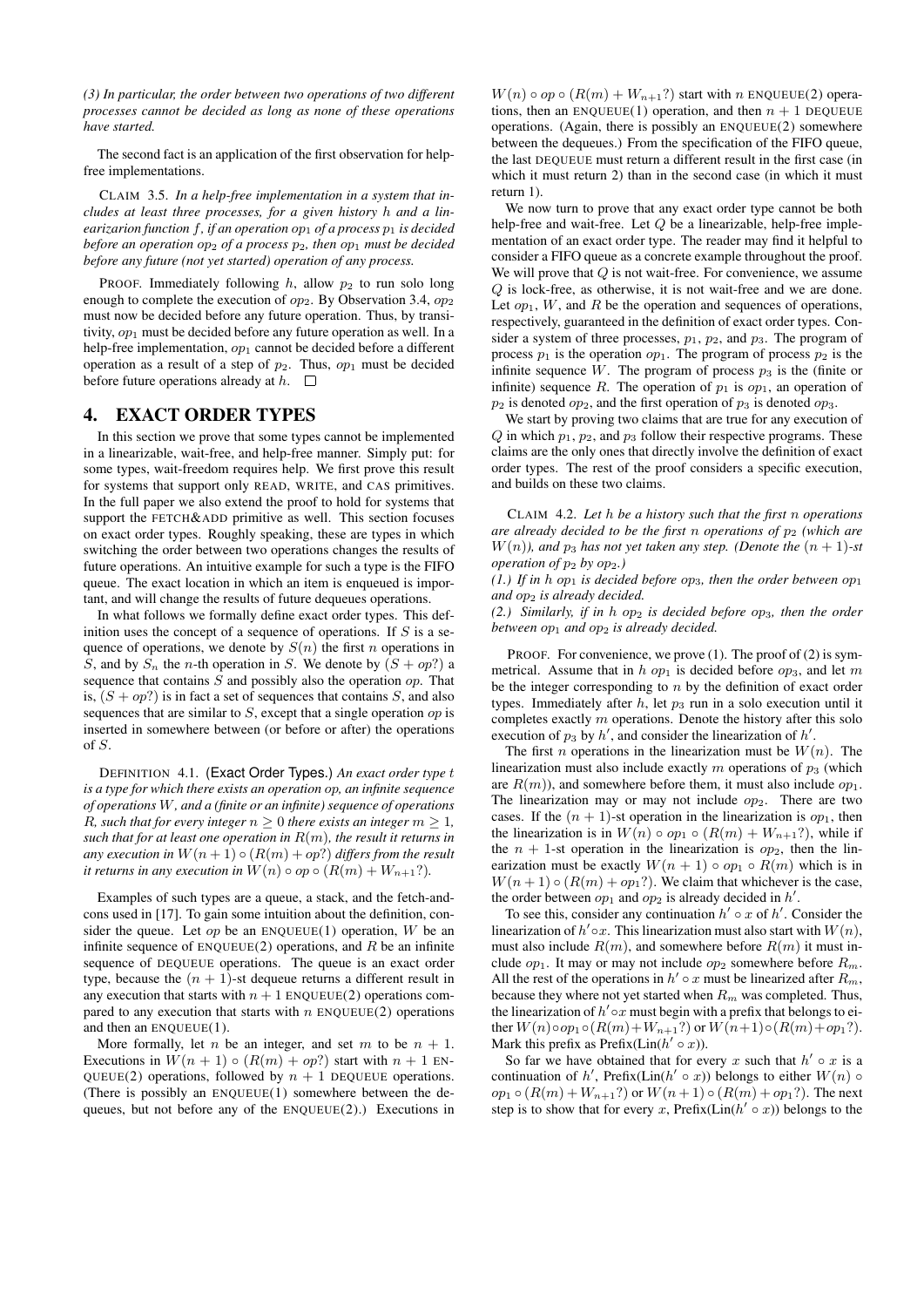same one of these sets. To do this, we consider the results of *R*(*m*) in *h ′* .

In  $h'$ , the operations  $R(m)$  are already completed, and their results are set. By definition of exact order types, these results cannot be consistent with both  $W(n) \circ op_1 \circ (R(m) + W_{n+1})$ ? and  $W(n + 1) \circ (R(m) + op_1)$ . Thus, if the linearization of  $h'$  is in  $W(n) \circ op_1 \circ (R(m) + W_{n+1}$ ?), then the results of *R*(*m*) mean that for every *x*, Prefix(Lin( $h' \circ x$ ) cannot be in  $W(n + 1) \circ (R(m) + op_1?)$ , and thus must belong to  $W(n) \circ$  $op_1 \circ (R(m) + W_{n+1})$ . Similarly, if the linearization of *h'* is in *W*( $n + 1$ ) ◦ ( $R(m) + op_1$ ?), then for every *x*, Prefix( $Lin(h' ∘ x)$ ) must be in  $W(n + 1) \circ (R(m) + op_1?)$  as well.

Since the order between  $op_1$  and  $op_2$  is the same for each continuation of  $h'$ , it follows by definition that the order between  $op_1$  and  $op_2$  is already decided in  $h'$ . Since  $Q$  is a help-free implementation, then the order between  $op_1$  and  $op_2$  cannot be decided during the solo execution of  $p_3$  which is the delta between  $h$  and  $h'$ . Thus, the order between  $op_1$  and  $op_2$  is already decided in *h*.  $\square$ 

CLAIM 4.3. *Let h, h ′ , and h ′′ be three histories, such that in all of them the first n operations are already decided to be the first n operations of*  $p_2$  *(which are*  $W(n)$ *), and*  $p_3$  *has not yet taken any step.* (Denote the  $(n + 1)$ -st operation of  $p_2$  by  $op_2$ .) Furthermore, *in h the order between*  $op_1$  *and*  $op_2$  *is not yet decided, in*  $h'$   $op_1$  *is decided before op*2*, and in h ′′ op*<sup>2</sup> *is decided before op*1*.*

*(1.)*  $h'$  *and*  $h''$  *are distinguishable by*  $p_3$ *.* 

*(2.) h* and *h'* are distinguishable by at least one of  $p_2$  and  $p_3$ .

*(3.) h* and *h*<sup> $\prime\prime$ </sup> are distinguishable by at least one of  $p_1$  and  $p_3$ .

REMARK 4.4. *(3.) is not needed in the proof, but is stated for completeness.*

PROOF. Let *m* be the integer corresponding to *n* by the definition of exact order types. We start by proving (1). Since in *h ′*  $op_1$  is decided before  $op_2$ , then in  $h'op_1$  must also be decided before  $op_3$  by Claim 3.5. Assume that immediately after  $h'$   $p_3$  is run in a solo execution until it completes exactly *m* operations. The linearization of this execution must start with  $W(n)$ , followed by *op*1. This linearization must also include the first *m* operations of  $p_3$  (which are  $R(m)$ , and it may or may not include  $op_2$ . Thus, the linearization must be in  $W(n) \circ op_1 \circ (R(m) + W_{n+1})$ .

Now assume that immediately after  $h''$   $p_3$  is run in a solo execution until it completes exactly *m* operations. This time, the linearization must be in  $W(n+1) \circ (R(m) + op_1)$ . By the definition of exact order types, there is at least one operation in *R*(*m*), that is, at least one operation of  $p_3$ , which returns a different result in these two executions. Thus, *h ′* and *h ′′* are *distinguishable* by process *p*3.

We turn to prove (2). Assume that immediately after  $h'$   $p_2$  is run until it completes  $op_2$ , and then  $p_3$  is run in a solo execution until it completes exactly *m* operations. The linearization of this execution must be exactly  $W(n) \circ op_1 \circ W_{n+1} \circ R(m)$  which is in  $W(n) ∘ op_1 ∘ (R(m) + W_{n+1}$ ?).

Now assume that immediately after *h p*<sub>2</sub> is run until it completes  $op<sub>2</sub>$  and then  $p<sub>3</sub>$  is run in a solo execution until it completes exactly *m* operations. At the point in time exactly after  $op<sub>2</sub>$  is completed, and exactly before  $p_3$  starts executing  $op_3$ ,  $op_2$  is decided before  $op_3$  (Observation 3.4). Thus, by Claim 4.2, the order between  $op_1$ and  $op_2$  is already decided. Since the order is not decided in  $h$ , the implementation is wait-free, and  $p_1$  has not taken another step since  $h$ , it follows that  $op_2$  must be decided before  $op_1$ .

In other words, in the execution in which after  $h$   $p_2$  completes *op*<sup>2</sup> and then *p*<sup>3</sup> completes exactly *m* operations, *op*2, which is  $W_{n+1}$ , is decided before both  $op_3$  and  $op_1$ . Thus, the linearization of this execution must be in  $W(n + 1) \circ (R(m) + op_1)$ .

| ×. | ۰,<br>×<br>۰ |  |
|----|--------------|--|
|    |              |  |

|     | 2: $op_1$ = the single operation of $p_1$ ;                                         |                                  |  |
|-----|-------------------------------------------------------------------------------------|----------------------------------|--|
|     | 3: while (true)                                                                     | $\triangleright$ main loop       |  |
| 4:  | $op_2$ = the first uncompleted operation of $p_2$ ;                                 |                                  |  |
| 5:  | while (true)                                                                        | $\triangleright$ inner loop      |  |
| 6:  | if $op_1$ is not decided before $op_2$ in $h \circ p_1$                             |                                  |  |
| 7:  | $h = h \circ p_1;$                                                                  |                                  |  |
| 8:  | continue:                                                                           | $\triangleright$ goto line 5     |  |
| 9:  | if $op_2$ is not decided before $op_1$ in $h \circ p_2$                             |                                  |  |
| 10: | $h = h \circ p_2;$                                                                  |                                  |  |
| 11: | continue;                                                                           | $\triangleright$ goto line 5     |  |
| 12: | break;                                                                              | $\triangleright$ goto line 13    |  |
| 13: | $h = h \circ p_2;$<br>$\triangleright$ this step will be proved to be a CAS         |                                  |  |
| 14: | $h = h \circ p_1$ ;<br>$\triangleright$ this step will be proved to be a failed CAS |                                  |  |
| 15: | while $(op_2$ is not completed in h)                                                | $\triangleright$ complete $op_2$ |  |

16:  $h = h \circ p_2$ ;

#### Figure 1: The algorithm for constructing the history in the proof of Theorem 4.18.

By the definition of exact order types, there is at least one operation in  $R(m)$ , that is, at least one operation of  $p_3$ , which returns a different result in these two executions. Thus, *h* and *h ′* are *distinguishable* by at least one of the processes *p*<sup>2</sup> and *p*3. The proof of  $(3)$  is similar.  $\square$ 

In the rest of the proof of the main theorem we build an infinite history  $h$ , such that the processes  $p_1$ ,  $p_2$ , and  $p_3$  follow their respective programs, and  $p_1$  executes infinitely many (failed) CAS steps, yet never completes its operation, contradicting wait-freedom. The algorithm for constructing this history is depicted in Figure 1. In lines  $5-12$ ,  $p_1$  and  $p_2$  are scheduled to run their programs as long as it is not yet decided which of their operations comes first. Afterwards, the execution of  $Q$  is in a critical point. If  $p_1$  were to take a step, then  $op_1$  will be decided before  $op_2$ , and if  $p_2$  were to take a step, then  $op_2$  will be decided before  $op_1$ . We prove using indistinguishability arguments, that the next step by both  $p_1$  and  $p_2$ is a CAS (and that both steps access the same target register). Next (line 13),  $p_2$  executes its CAS, and then (line 14)  $p_1$  attempts a CAS as well, which is going to fail. Afterwards,  $p_2$  is scheduled to complete its operation, and then the above is repeated with  $p_2$ 's next operation.

It is shown that in iteration  $n+1$  of the algorithm for constructing *h*, the *n* first operations are already decided to be the first *n* operations of  $p_2$  (that is,  $W(n)$ ), and iteration  $n + 1$  is a "competition" between  $op_1$  and  $W_{n+1}$ . Exact order types are used to show that the two possible results of this competition must be distinguishable from one another.

We prove a series of claims on the execution of history *h*, which is a history of object *Q*. Most claims refer to the state of the execution of *Q* in specific points in the execution, described by a corresponding line in the algorithm given in Figure 1. These claims are proved by induction, where the induction variable is the iteration number of the main loop (lines 3–16). The induction hypothesis is that claims (4.5–4.16) are correct. Claim 4.5 is the only one to use the induction hypothesis directly. The other claims follow from Claim 4.5.

#### CLAIM 4.5. *Immediately after line 4, it holds that 1) the order between op*<sup>1</sup> *and op*<sup>2</sup> *is not yet decided, and 2) all the operations of p*<sup>2</sup> *prior to op*<sup>2</sup> *are decided before op*1*.*

PROOF. For the first iteration of the main loop, this is trivial because *h* is empty (Observation 3.4). For iteration  $i > 2$ , it follows from the induction hypothesis, Observation 4.13, and Claim 4.16.  $\Box$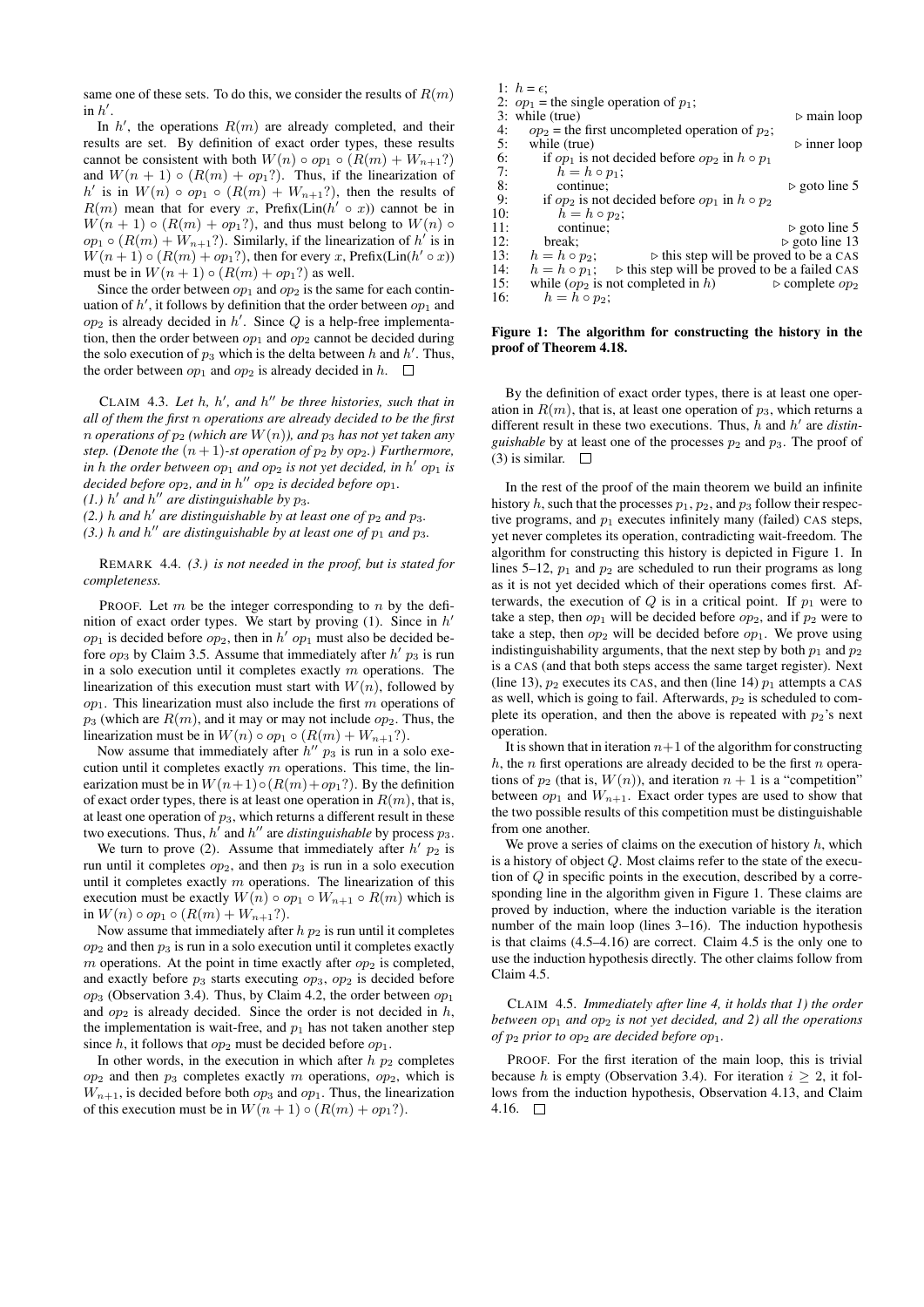OBSERVATION 4.6. *The order between op*<sup>1</sup> *and op*<sup>2</sup> *cannot be decided during the inner loop (lines 5–12).*

This follows from the fact that *Q* is help-free, and from inspecting the conditions in lines 6 and 9.

OBSERVATION 4.7. *Process p*<sup>3</sup> *never takes a step in h.*

CLAIM 4.8. *The order between op*<sup>1</sup> *and op*<sup>2</sup> *must be decided before any one of op*<sup>1</sup> *and op*<sup>2</sup> *is completed.*

PROOF. If *op*<sub>1</sub> is completed, then *op*<sub>1</sub> must be decided before all future operations of *p*<sup>3</sup> (Observation 3.4). All the operations of  $p_2$  prior to  $op_2$  are already decided before  $op_1$  (Claim 4.5), and by Observation 4.7, *p*<sup>3</sup> hasn't taken any steps. Thus, by Claim 4.2, the order between  $op_1$  and  $op_2$  is already decided.

Similarly, if  $op_2$  is completed, then  $op_2$  must be decided before all future operations of  $p_3$  (Observation 3.4). Again, all the operations of  $p_2$  prior to  $op_2$  are already decided before  $op_1$  (Claim 4.5), and by Observation 4.7, *p*<sup>3</sup> hasn't taken any steps. Thus, by Claim 4.2, the order between  $op_1$  and  $op_2$  is already decided.  $\square$ 

CLAIM 4.9. *The execution of the inner loop (lines 5–12) is finite.*

PROOF. By combining Observation 4.6 and Claim 4.8, no operation in *Q* is completed in *h* during the execution of the inner loop. Since *Q* is lock-free, and each loop iteration adds a single step to *h*, this cannot last infinitely.  $\square$ 

OBSERVATION 4.10. *Immediately before line 13 op*<sup>1</sup> *is decided before*  $op_2$  *in*  $h \circ p_1$ *,*  $op_2$  *is decided before*  $op_1$  *in*  $h \circ p_2$ *, and, hence, the order of*  $op_1$  *and*  $op_2$  *is not decided in h.* 

From observing the code, the inner loop exits and line 13 is reached only if the next step of either *p*<sup>1</sup> or *p*<sup>2</sup> will decide the order. Since the queue algorithm is help-free, in  $h \circ p_1$ ,  $op_1$  is decided before *op*2, and in *h ◦ p*2, *op*<sup>2</sup> is decided before *op*1.

CLAIM 4.11. *Immediately before line 13 the following holds. (1.)* The next primitive step in the programs of both  $p_1$  *and*  $p_2$  *is to the same memory location.*

*(2.) The next primitive step in the programs of both*  $p_1$  *and*  $p_2$  *is a* CAS*.*

*(3.) The expected-value of both the* CAS *operations of*  $p_1$  *and*  $p_2$  *is the value that appears in the designated address.*

*(4.) The new-value of both the* CAS *operations is different than the expected-value.*

PROOF. By Observation 4.10, in  $h \circ p_1$ ,  $op_1$  is decided before *op*<sub>2</sub>. It follows that *op*<sub>1</sub> is decided before *op*<sub>2</sub> in  $h \circ p_1 \circ p_2$  as well. Similarly,  $op_2$  is decided before  $op_1$  in  $h \circ p_2 \circ p_1$ . By Claim 4.3 (1), it follows that  $h \circ p_1 \circ p_2$  must be *distinguishable* from  $h \circ p_2 \circ p_1$ by process  $p_3$ . It immediately follows that the next primitive step of both  $p_1$  and  $p_2$  is to the same memory location. Furthermore, the next step of both  $p_1$  and  $p_2$  cannot be a READ primitive. Also, it cannot be a CAS that does not change the shared memory, i.e., a CAS in which the expected-value is different than the value in the target address, or a CAS in which the expected-value and new-value are the same.

Thus, the next step by both  $p_1$  and  $p_2$  is either a WRITE primitive or a CAS which satisfies conditions (3) and (4) of the claim. It remains to show the next step is not a WRITE. Assume by way of contradiction the next step by  $p_1$  is a WRITE. Then,  $h \circ p_1$  is indistinguishable from  $h \circ p_2 \circ p_1$  to all process excluding  $p_2$ , again contradicting Claim 4.3 (1). A similar argument also shows that the next step of  $p_2$  cannot be a WRITE.  $\Box$ 

Claim 4.11 immediately implies:

COROLLARY 4.12. *The primitive step p*<sup>2</sup> *takes in line 13 is a successful* CAS*, and the primitive step p*<sup>1</sup> *takes in line 14 is a failed* CAS*.*

OBSERVATION 4.13. *Immediately after line 13, op*<sup>2</sup> *is decided before*  $op_1$ *.* 

This follows immediately from Observation 4.10, and from line 13 of the algorithm for constructing *h*. Next, for convenience, we denote the first operation of  $p_3$  as  $op_3$ .

CLAIM 4.14. *Immediately before line 13, the order between op*<sup>1</sup> *and op*<sup>3</sup> *is not yet decided.*

PROOF. Process  $p_3$  has not yet taken any steps (Observation 4.7), and thus its operation cannot be decided before  $op<sub>1</sub>$  (Observation 3.4). Assume by way of contradiction that  $op<sub>1</sub>$  is decided before *op*3. All the operations of *p*<sup>2</sup> prior to *op*<sup>2</sup> are already decided before *op*<sup>1</sup> (Claim 4.5) and thus by Claim 4.2, the order between  $op_1$  and  $op_2$  is already decided. But the order between  $op_1$  and  $op_2$ is not yet decided before line 13 (Claim 4.5 and Observation 4.6), yielding contradiction.  $\Box$ 

CLAIM 4.15. *Immediately after completing line 16, the order between op*<sup>1</sup> *and op*<sup>3</sup> *is not yet decided.*

PROOF. By Claim 4.14, the order between  $op_1$  and  $op_3$  is not yet decided before line 13. Steps by  $p_2$  cannot decide the order between  $op_1$  and  $op_3$  in a help-free algorithm, and thus the only step which could potentially decide the order until after line 16 is the step  $p_1$  takes in line 14. Assume by way of contradiction this step decides the order between  $op_1$  and  $op_3$ .

If this step decides the order between  $op_1$  and  $op_3$  then after this step *op*<sup>1</sup> must be decided before *op*3. By Corollary 4.12, this step is a failed CAS. Thus, the state immediately before this step and the state immediately after this step are indistinguishable to all processes other than  $p_1$ . This contradicts Claim 4.3 (2).  $\Box$ 

CLAIM 4.16. *Immediately after line 16, the order between op*<sup>1</sup> *and the operation of*  $p_2$  *following*  $op_2$  *is not yet decided.* 

PROOF. The operation of  $p_2$  following  $op_2$  has not yet begun, and thus it cannot be decided before  $op<sub>1</sub>$  (Observation 3.4). Assume by contradiction that  $op_1$  is decided before the next operation of *p*2. Thus, by Claim 3.5, *op*<sup>1</sup> must be decided before all future operations of *p*3, including *op*3. But by Claim 4.15, *op*<sup>1</sup> is not yet decided before  $op_3$ , yielding a contradiction.  $\Box$ 

COROLLARY 4.17. *Q is not wait-free.*

PROOF. By Claim 4.9, each execution of the inner loop is finite. Thus, there are infinitely many executions of the main loop. In each such execution,  $p_1$  takes at least a single step in line 14. Thus *p*<sup>1</sup> takes infinitely many steps. Yet, by combining Claims 4.5, and 4.8,  $op<sub>1</sub>$  is not completed in any iteration of the main loop, which implies it is never completed. Thus,  $Q$  is not wait-free.  $\Box$ 

Since the assumptions on *Q* were that it is linearizable, help-free, and lock-free, we can rephrase Corollary 4.17 as follows.

THEOREM 4.18. *A wait-free linearizable implementation of an exact order type cannot be help-free.*

It is interesting to note that in history *h* built in this proof, process *p*<sup>3</sup> never takes a step. Nevertheless, its existence is necessary for the proof. History *h* demonstrates that in a lock-free help-free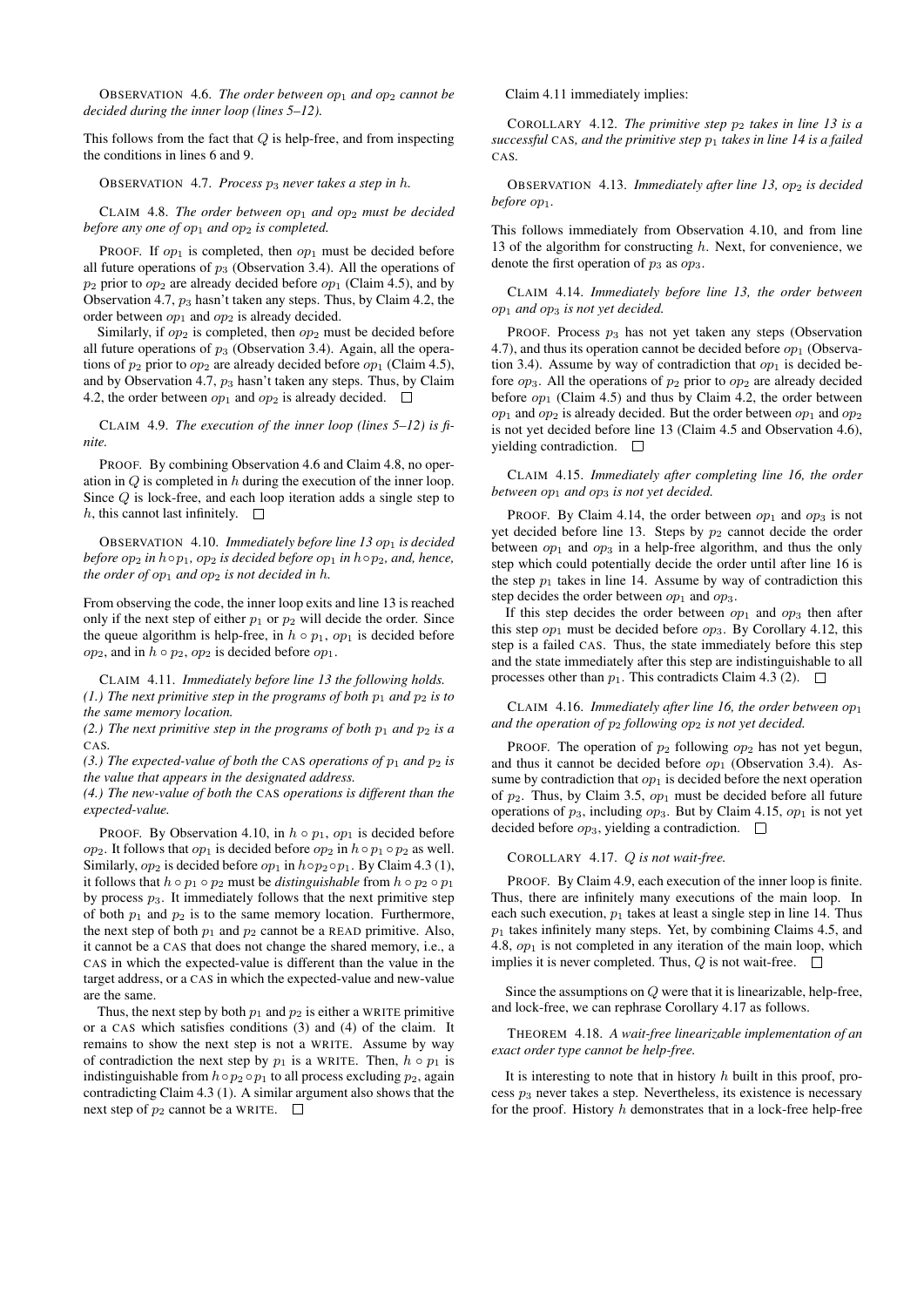linearizable implementation of an exact order type, a process may fail a CAS infinitely many times, while competing processes complete infinitely many operations. This is indeed a possible scenario in the lock-free help-free linearizable queue of Michael and Scott [22], where a process may never successfully ENQUEUE due to infinitely many other ENQUEUE operations.

### 5. GLOBAL VIEW TYPES

In this section we investigate a different set of types, that can also not be obtained in a wait-free manner without using help. These are types that support an operation that returns some kind of a global view. We start by addressing a specific example: a single-scanner snapshot. We later identify accurately what other types belong to this group. The technique of the proof used here is similar to that of Section 4, but the details are different and more complicated.

The single scanner snapshot type supports two operations: UP-DATE and SCAN. Each process is associated with a single register entry, which is initially set to *⊥*. An UPDATE operation modifies the value of the register associated with the updater, and a SCAN operation returns an atomic view (snapshot) of all the registers. This variant is referred to as a single-writer snapshot, unlike a mulitwriter snapshot object that allows any process to write to any of the shared registers. In a single scanner snapshot, only a single SCAN operation is allowed at any given moment<sup>4</sup>.

Let *S* be a linearizable, help-free implementation of a single scanner snapshot. We prove that *S* is not wait-free. For convenience, we assume *S* is lock-free, as otherwise, it is not wait-free and we are done. Consider a system of three processes,  $p_1$ ,  $p_2$ , and  $p_3$ . The program of  $p_1$  is a single UPDATE(0) operation, the program of  $p_2$  is an infinite sequence alternating between UPDATE $(0)$ and UPDATE(1) operations, and the program of process  $p_3$  is an infinite sequence of SCAN operations.

Again, we build an infinite history  $h$ , such that processes  $p_1$ ,  $p_2$ , and *p*<sup>3</sup> follow their respective programs. This time, we show that in  $h$  either  $p_1$  executes infinitely many (failed) CAS steps, yet never completes its operation (as before), or alternatively, that starting at some point, neither  $p_1$  nor  $p_2$  complete any more operations, but at least one of them executes infinitely many steps.

The algorithm for constructing this history is depicted in Figure 2. In every iteration, the operations of  $p_1, p_2, p_3$  are denoted  $op_1$ ,  $op_2$ ,  $op_3$  respectively. In lines 6–11, processes  $p_1$  and  $p_2$  are scheduled to run their programs as long as neither  $op_1$  nor  $op_2$  is decided before  $op_3$ . After the loop is ended, if  $p_1$  takes another step  $op_1$  will be decided before  $op_3$ , and if  $p_2$  takes another step then *op*<sup>2</sup> will be decided before *op*3.

Then, in lines  $12-13$ ,  $p_3$  is run as much as possible without changing the property achieved at the end of the previous loop. That is, when the loop of lines 12–13 is stopped, it is still true that 1) if  $p_1$  takes another step then  $op_1$  will be decided before  $op_3$ , and 2) if  $p_2$  takes another step then  $op_2$  will be decided before  $op_3$ . However, if  $p_3$  will take another step, then at least one of  $(1)$  and (2) will no longer hold.

Now, the execution is divided into two cases. The first possibility is that if  $p_3$  takes another step, both (1) and (2) will cease to hold simultaneously. In this case, similarly to the proof of Theorem 4.18, we show that both the CAS operations of  $p_1$  and  $p_2$  are to the same address, we allow  $p_2$  to successfully executes its CAS, and let  $p_1$  attempt its CAS and fail. Afterwards both  $op_2$  and  $op_3$ 

1:  $h = \epsilon$ ; 2: while (true)  $\rho_1$  = the first uncompleted operation of  $p_1$ ; 3:  $op_1$  = the first uncompleted operation of  $p_1$ ;<br>4:  $op_2$  = the first uncompleted operation of  $p_2$ ; 4:  $\hat{op}_2$  = the first uncompleted operation of  $\hat{p}_2$ ;<br>5:  $\hat{op}_3$  = the first uncompleted operation of  $p_3$ ; 5:  $\hat{op}_3$  = the first uncompleted operation of  $\hat{p}_3$ ;  $\triangleright$  a scan 6: while (true)  $\triangleright$  first inner loop 6: while (true) *◃* first inner loop 7: if  $op_1$  is not decided before  $op_3$  in  $h \circ p_1$ <br>8:  $h = h \circ p_1$ ; continue; 8:  $\hat{h} = h \circ p_1$ ; continue;  $\circ p_2$  is not decided before  $\omega p_3$  in  $h \circ p_2$ 9: if  $op_2$  is not decided before  $op_3$  in  $h \circ p_2$ <br>10:  $h = h \circ p_2$ ; continue;  $h = h \circ p_2$ ; continue;  $\triangleright$  goto line 6 11: break;  $\rhd$  goto line 12 12: while  $(op_1$  is decided before  $op_3$  in  $h \circ p_3 \circ p_1$  and  $op_2$  is decided before  $op_3$  in  $h \circ p_3 \circ p_2$  > second inner loop 13:  $h = h \circ p_3$ <br>14: if  $(\omega p_1)$  is not if  $(op_1$  is not decided before  $op_3$  in  $h \circ p_3 \circ p_1$  and  $op_2$  is not decided before  $op_3$  in  $h \circ p_3 \circ p_2$ )<br> $h = h \circ p_2$ ;  $\triangleright$  this step wil

- 15:  $h = h \circ p_2$ ;  $\triangleright$  this step will be proved to be a CAS 16:  $h = h \circ p_1$ ;  $\triangleright$  this step will be proved to be a failed CAS
- 16:  $h = h \circ p_1$ ;  $\triangleright$  this step will be proved to be a failed CAS 17: while  $(op_2$  is not completed in h)  $\triangleright$  complete  $op_2$ 17: while  $(op_2$  is not completed in *h*) **18**:  $h = h \circ p_2$ :
- 18:  $h = h \circ p_2;$ <br>19: else
- 19: else

Let  $k \in \{1, 2\}$  satisfy  $op_k$  is not decided before  $op_3$  in  $h ∘ p_3 ∘ p_k$ 

21: Let  $j \in \{1,2\}$  satisfy  $op_j$  is decided before  $op_3$  in  $h \circ$ *p*<sup>3</sup> *◦ p<sup>j</sup>*

- 22:  $h = h \circ p_3;$
- 23:  $h = h \circ p_k$ ;<br>24: while  $(op_3$  is n

24: while  $(op_3$  is not completed in *h*)  $\triangleright$  complete  $op_3$ <br>25:  $h = h \circ p_3$ :  $h = h \circ p_3;$ 

#### Figure 2: The algorithm for constructing the history in the proof of Theorem 5.1.

are completed, and we repeat the process with the next operations of  $p_2$  and  $p_3$ .

The other possibility is that the next step of  $p_3$  only causes one of the conditions (1) and (2) to cease to hold. Then, we allow  $p_3$  to take the next step, and afterwards schedule the process (either  $p_1$  or *p*2) that can take a step without causing its operation to be decided before *op*3. We prove this step is not a "real" progress, and cannot be the last step in the operation. Afterwards we allow  $op_3$  to be completed, and repeat the process with the next operation of *p*3.

The proof is available in the full paper. The full paper also formally defines a family of types, global view types, for which the proof applies. Natural examples of global view types are all variants of the snapshot, an increment object, and the fetch-and-cons.

THEOREM 5.1. *A global view type has no linearizable, waitfree, help-free implementation.*

### 6. TYPES THAT DO NOT REQUIRE HELP

In this section, we establish that some types can be implemented in a wait-free manner without using help. Loosely speaking, if the type operations dependency is weak enough then no help is required. As a trivial example, consider the *vacuous type*. A vacuous object supports only one operation, NO-OP, which receives no input parameters and returns no output parameters (void). Thus, the result of a NO-OP does not depend on the execution of any previous operations. Consequently, there is no operations dependency at all in the vacuous type. It can trivially be implemented by simply returning void without executing any computation steps, and without employing help.

#### 6.1 A Help-Free Wait-Free Set

As a more interesting example, consider the *set* type of a finite domain. The set type supports three operations, INSERT, DELETE,

<sup>4</sup> Formally, the type is a snapshot, and a single-scanner implementation is a constrained implementation of it, in the sense that its correctness is only guaranteed as long as no two SCAN operations are executed concurrently.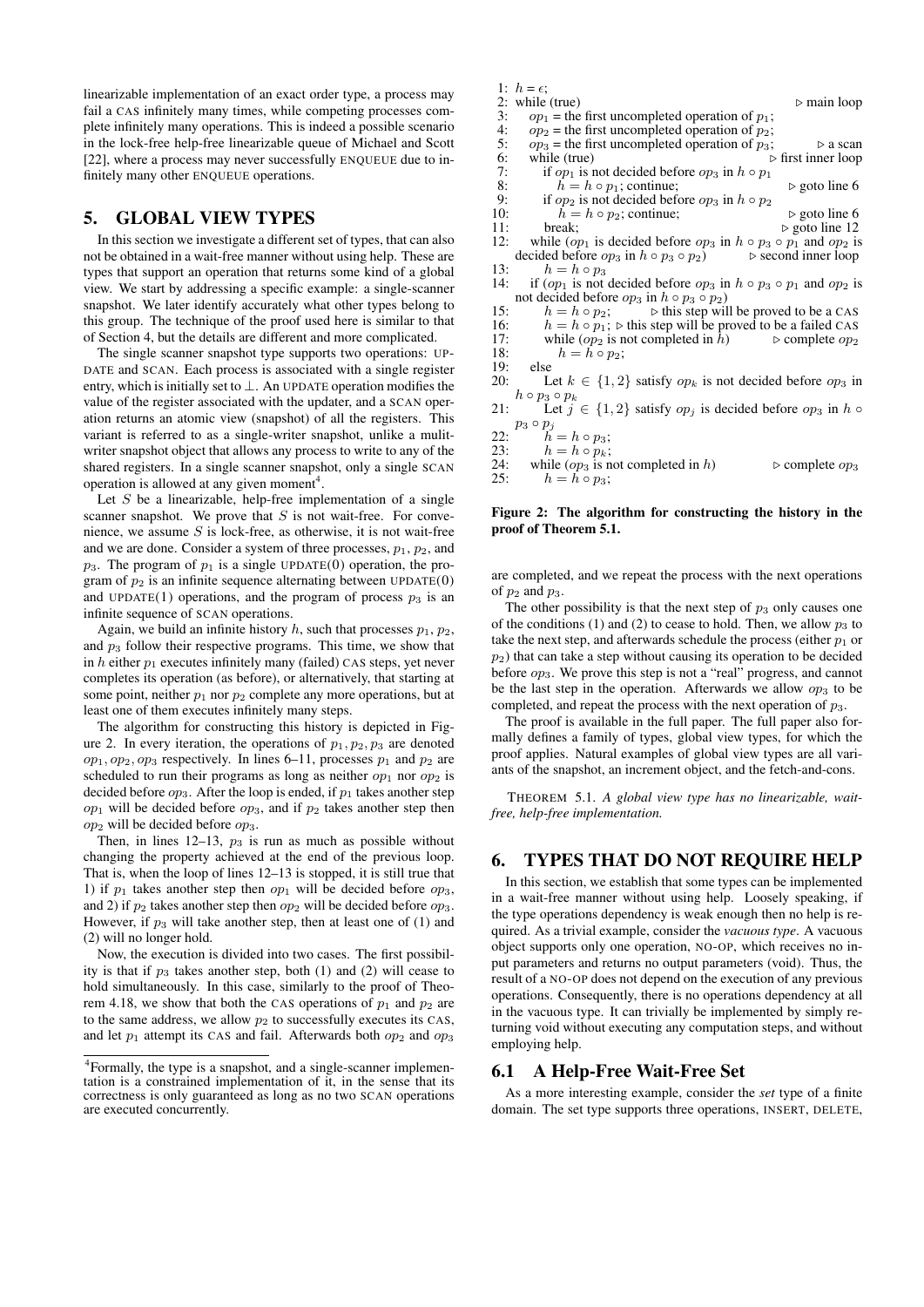```
1: bool insert(int key) {<br>2: bool result = CAS(<br>3: return result; }
             bool result = CAS(A[key], 0, 1); \triangleright linearization point
3: return result; }<br>4: bool delete (int k
4: bool delete (int key) {<br>5: bool result = CAS(A)\text{5: } \text{5: } \text{5: } \text{5: } \text{5: } \text{6: } \text{6: } \text{6: } \text{6: } \text{7: } \text{7: } \text{7: } \text{7: } \text{7: } \text{8: } \text{7: } \text{8: } \text{8: } \text{8: } \text{9: } \text{9: } \text{10: } \text{10: } \text{11: } \text{12: } \text{13: } \text{14: } \text{15: } \text{16: } \text{16: } \text{17: } \text{17: } \text{18: } \text{18: } \text{6: return result; }
 7: bool contains (int key) {
 8: bool result = (A[key] == 1); \triangleright linearization point 9: return result: \}return result; }
```
#### Figure 3: A help-free wait-free set implementation

and CONTAINS. Each of the operations receives a single input parameter which is a key in the set domain, and returns a boolean value. An INSERT operation adds the given key to the set and returns true if the key is not already in the set, otherwise it does nothing and returns false. A DELETE operation removes a key from the set and returns true if the key is present in the set, otherwise it does nothing and returns false. A CONTAINS operation returns true if and only if the input key exists in the set.

Consider the following wait-free help-free set implementation given in Figure 3. The implementation uses an array with a bit for every key in the set domain. Initially, all bits are set to zero, and the set is empty. To insert a key, a process performs a CAS operation that changes the bit from zero to one. If the CAS succeeds, the process returns true. If the CAS fails, that means that the key is already in the set, and the process returns false. Deletion is executed symmetrically by CASing from one to zero, and contains reads the appropriate bit and returns true if and only if it is set to one.

In this set algorithm, it is easy to specify the linearization point of each operation. In fact, every operation consists of only a single computation step, which is the linearization point of that operation. For any type, an obstruction-free implementation in which the linearization point of every operation can be specified as a step in the execution of *the same* operation is help-free.

The function *f* that proves such an implementation is help-free is derived naturally from the linearization points. For each given history, the operations are ordered according to the order of the execution of their linearization points. Consider a type *T*, an obstructionfree implementation of it *O*, and the corresponding set of histories *H*. Assume the code of *O* specifies the linearization point of each operation at the execution of a specific computation step of the same operation. Let *f* be the linearization function derived from this specification.

CLAIM 6.1. *For every*  $h \in H$ *, every two operations op*<sub>1</sub>*, op*<sub>2</sub>*, and a single computation step*  $\gamma$  *such that*  $h \circ \gamma \in H$ *, it holds that if*  $op_1$  *is decided before*  $op_2$  *in*  $h \circ \gamma$  *and*  $op_1$  *is not decided before op*<sub>2</sub> *in h, then*  $\gamma$  *is the linearization point of op*<sub>1</sub>*.* 

As a direct result,  $\gamma$  is executed by the owner of  $op_1$ , and thus O is help-free.

PROOF. First, we observe that  $op_1$  is not yet linearized in  $h$ . If it were, then the order between  $op_1$  and  $op_2$  would have already been decided: were *op*<sup>2</sup> linearized before *op*<sup>1</sup> then *op*<sup>2</sup> would have been decided before  $op_1$ , and were  $op_1$  linearized before  $op_2$  or  $op_1$  is linearized and  $op_2$  not, then  $op_1$  would have been decided before *op*2. Thus, *op*<sup>1</sup> cannot be linearized in *h*.

Second, we observe that  $op_1$  is linearized in  $h \circ \gamma$ . Were it not, then a solo execution of the owner of *op*<sup>2</sup> until the linearization of  $op_2$  would have linearized  $op_2$  before  $op_1$ , contradicting the assumption that  $op_1$  is decided before  $op_2$  in  $h \circ \gamma$ .  $\square$ 

1: void WriteMax(int key) {<br>
2: while(true) {<br>
3: int local = value; while(true)  $\{$  int local = value; 3: int local = value;  $\rhd$  linearization point if value  $\geq$  key if (local  $>$  key) 4: if (local  $\geq$  key)<br>5: return; 5: return;<br>6: if  $(CAS(v  
7:$  return; if (CAS(value, local, key));  $\rightharpoonup$  l.p. if the CAS succeeds 7: return;<br>8:  $\}$  $\begin{array}{c} 8: \\ 9: \text{int} \end{array}$ 9: int ReadMax() {<br>10: int result = value; 10: int result = value; **<u>▷ linearization point</u>** <br>11: return result: return result:

 $12:$ }

Figure 4: A help-free wait-free max register implementation

### 6.2 A Help-Free Wait-Free Max Register

In the full paper we prove that a lock-free max register cannot be help-free if only READS and WRITES are available. In this subsection we show that a help-free wait-free max register is possible when using the CAS primitive. The implementation uses a shared integer, denoted value, initialized to zero. This integer holds the current max value. The implementation is given in Figure 4.

A WRITEMAX operation first reads the shared integer value. If it is greater than or equal to the input key, then the operation simply returns. Otherwise it tries by a CAS to replace the old (smaller) value with the operation's input key. If the CAS succeeds, the operation returns. Otherwise the operation starts again from the beginning. This implementation is wait-free because each time the CAS fails, the shared value grows by at least one. Thus, a  $WRITEMAX(x)$  operation is guaranteed to return after a maximum of *x* iterations. A READMAX operation simply reads the value and returns it.

Help-Freedom is proved similarly to the wait-free help-free set, using Claim 6.1. In the given max register implementation, the linearization point of every operation can be specified as a step in the execution of *the same* operation, and thus it is help-free. The linearization point of a WRITEMAX operation is always its last computation step. This is either reading the value variable (if the read value is greater than the key), or the CAS (if the CAS succeeds). The linearization point of a READMAX is reading the value.

### 7. A UNIVERSALITY OF FETCH-AND-**CONS**

A fetch-and-cons object allows a process to atomically add an item to the beginning of a list and return the items following it. We show that given a help-free wait-free fetch-and-cons primitive, one can implement any type in a linearizable wait-free help-free manner. Not surprisingly for a universal object, both Theorems 4.18 and 5.1 hold for fetch-and-cons and show it cannot be implemented in a help-free wait-free manner.

To show that fetch-and-cons is indeed universal, we use a known wait-free reduction from any sequential object to fetch-and-cons, described in detail in [17]. We claim that the reduction is helpfree. In essence, each process executes every operation in two parts. First, the process calls fetch-and-cons to add the description of the operation (such as  $ENQUEUE(2)$ ) to the head of the list, and gets all the operations that preceded it. This fetch-and-cons is the linearization point of the operation.

Second, the process computes the results of its operation by examining all the operations from the beginning of the execution, and thus determining the "state" prior to its own operation and the appropriate result. Note that since every operation is linearized in its own fetch-and-cons step, this reduction is help-free by Claim 6.1.